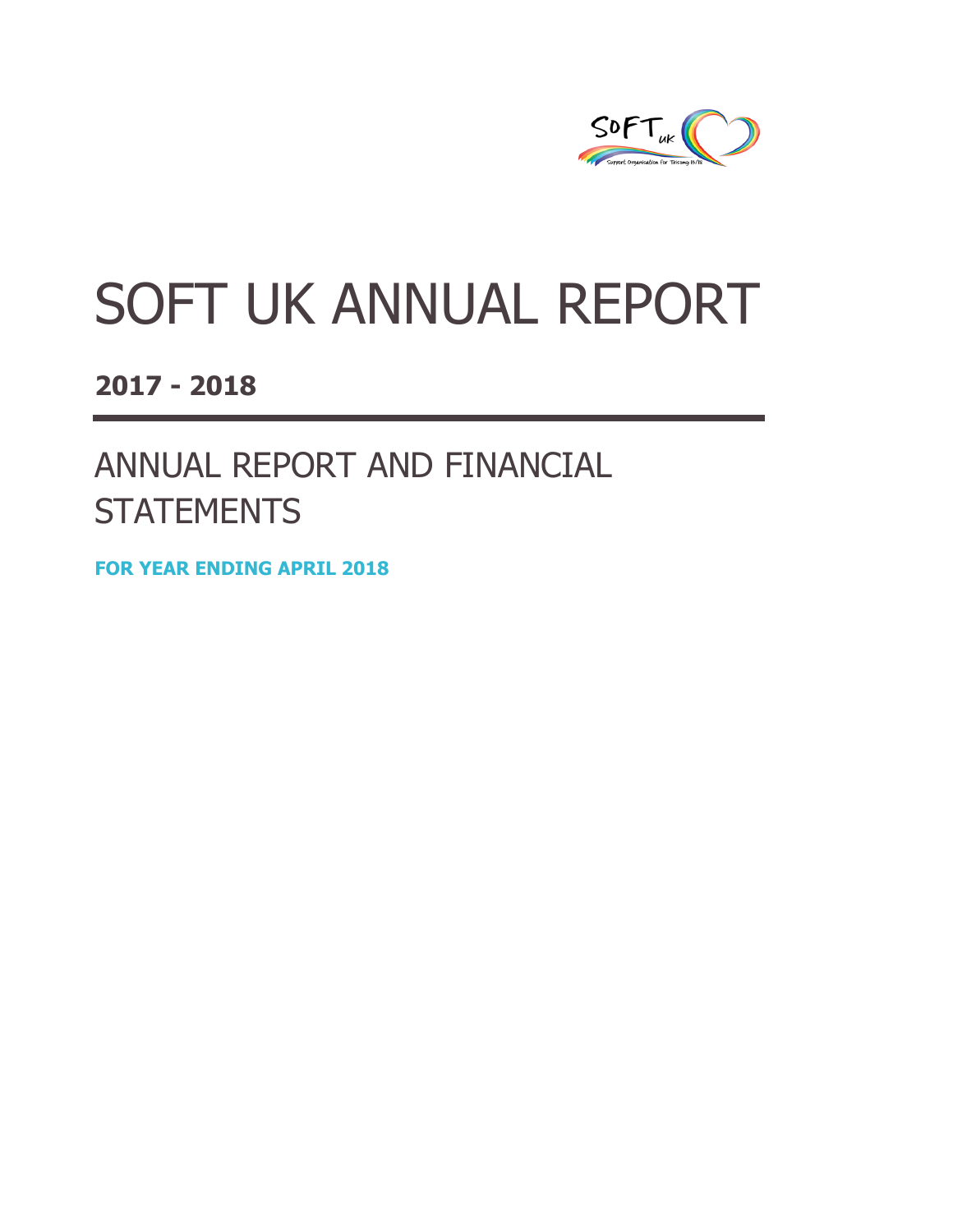## **Report of the trustees for the year ending 30th April 2018**

The Trustees of SOFT UK present their annual report and financial accounts for the year ended April 2018 and confirm they comply with the requirements of the Charities Act 2011, the SOFT UK trust deed and the Charities SORP (FRS 102).

## AIMS AND OBJECTIVES

SOFT UK operates under a Trust Deed dated 26th April 1991, updated by means of a Deed of Variation in 2011 which includes the regulations for appointment of trustees.

The principle aims and objectives of SOFT UK are to provide support, assistance and information to families having a child with a chromosome abnormality, principally Edwards' Syndrome (Trisomy 18) or Patau's Syndrome (Trisomy 13) and their related disorders of partial Trisomy, Mosaicism and Deletions.

SOFT UK provides information and support at all stages following a prenatal higher chance or prenatal diagnosis (irrespective of the families' decision making regarding their pregnancy), or post-natal diagnosis and care of a living child, or bereavement following the loss of a child. With the objective that families feel supported and connected at whatever point in their Trisomy journey.

Approximately 1 in 10 babies born alive will survive to their first birthday and SOFT UK supports those who are caring for a baby or child with these conditions, and who often live with a range of medical challenges and disabilities. As a membership organization, families can share their experiences through the SOFT UK website, member's newsletter and regular family days, events and conferences. Support is offered to all members of the family, including siblings of affected child, for as long as is required. This may be delivered via our trained support volunteers who offer a Befriending service, accessed via our Enquiries Line. All support services are provided free of charge.

For over 25 years, SOFT UK has built networks with many professionals, including healthcare professionals, geneticists, social care workers and hospice staff. Our information is evidence based and experiential. Developed in collaboration with our professional advisors and families, it is always given to enhance the advice of clinical teams who care for individual families. In line with our charitable mission, we do not offer medical advice. Through our association with, and membership of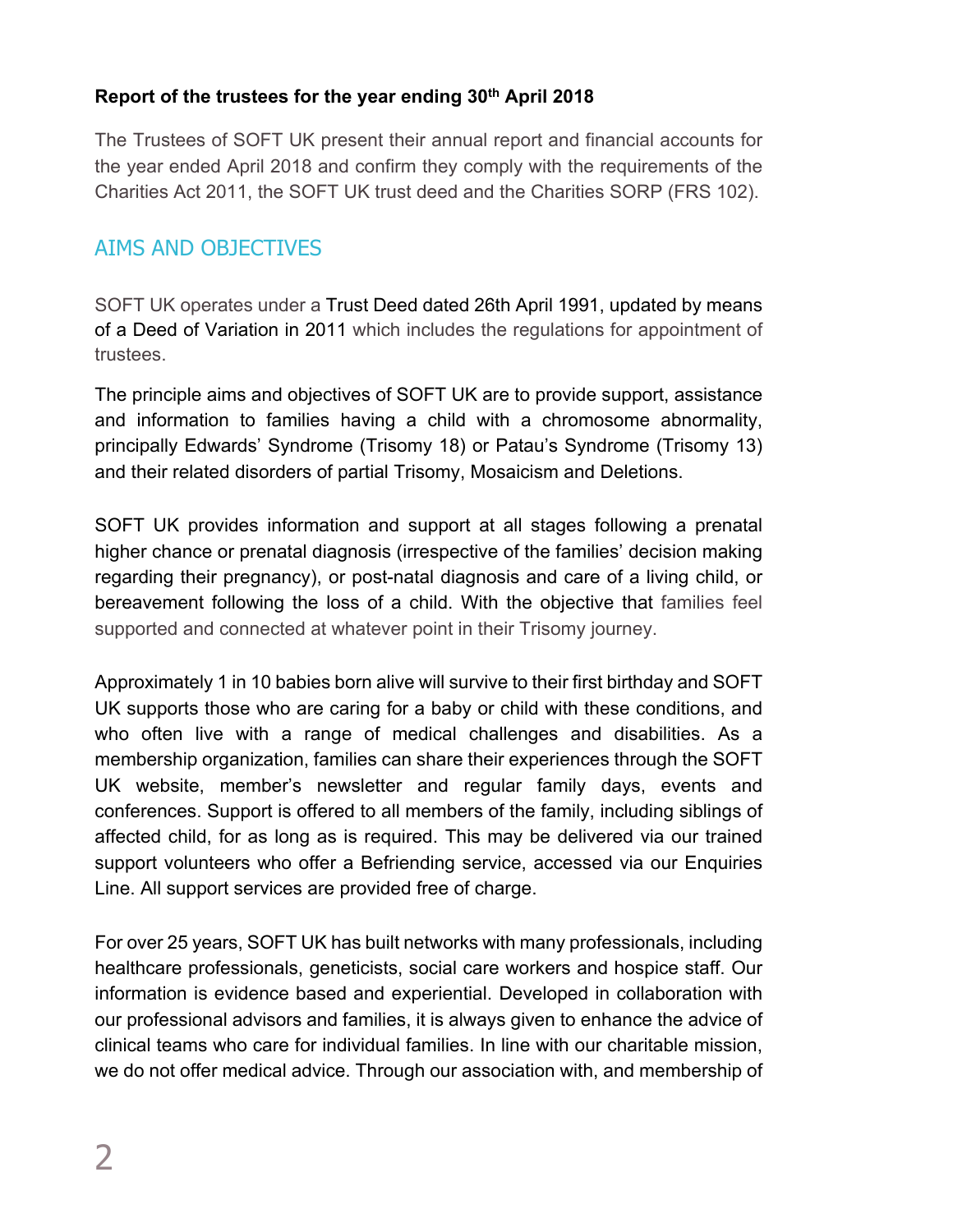complimentary organisations, including Genetic Alliance UK, Together for Short Lives, Children's Hospices, the Fetal Anomaly Screening Programmes of Public Health England, Wales and Scotland, we seek to advocate on behalf of our families, improve services for all affected families and raise awareness of Patau's and Edwards' Syndromes and their consequences.

The SOFT UK website provides families and healthcare professionals access to our information and sources of support, including downloadable information resources, research and links to other relevant websites.

A key element of support is our Befriender service, provided via dedicated volunteers and accessed via an Enquiries function within the website. (SOFT UK operates virtually and has no manned office). Families can be referred to the service by healthcare professionals or they can self-refer. Our trained volunteers, all of whom are parents with experience of Trisomy themselves, offer support, empathy, evidence based information resources and signposting to sources of support appropriate to individual families.

SOFT UK has funded and developed a bespoke training package to support Befriender volunteers, in conjunction with Erica Brown, Vice President of Acorn's Children's Hospice and Coventry University. The training package is copyrighted to SOFT UK and can be delivered via distance learning or volunteer training development days. Ensuring our volunteers are prepared and supported to fulfil their role.

Written information is provided via booklets available in print or electronic copy, developed with medical professional advisors, who use their expertise to support SOFT UK in its objectives.

Newsletters are produced twice per year. These newsletters provide an opportunity for our members to share their experiences and personal stories as well as an additional source of information.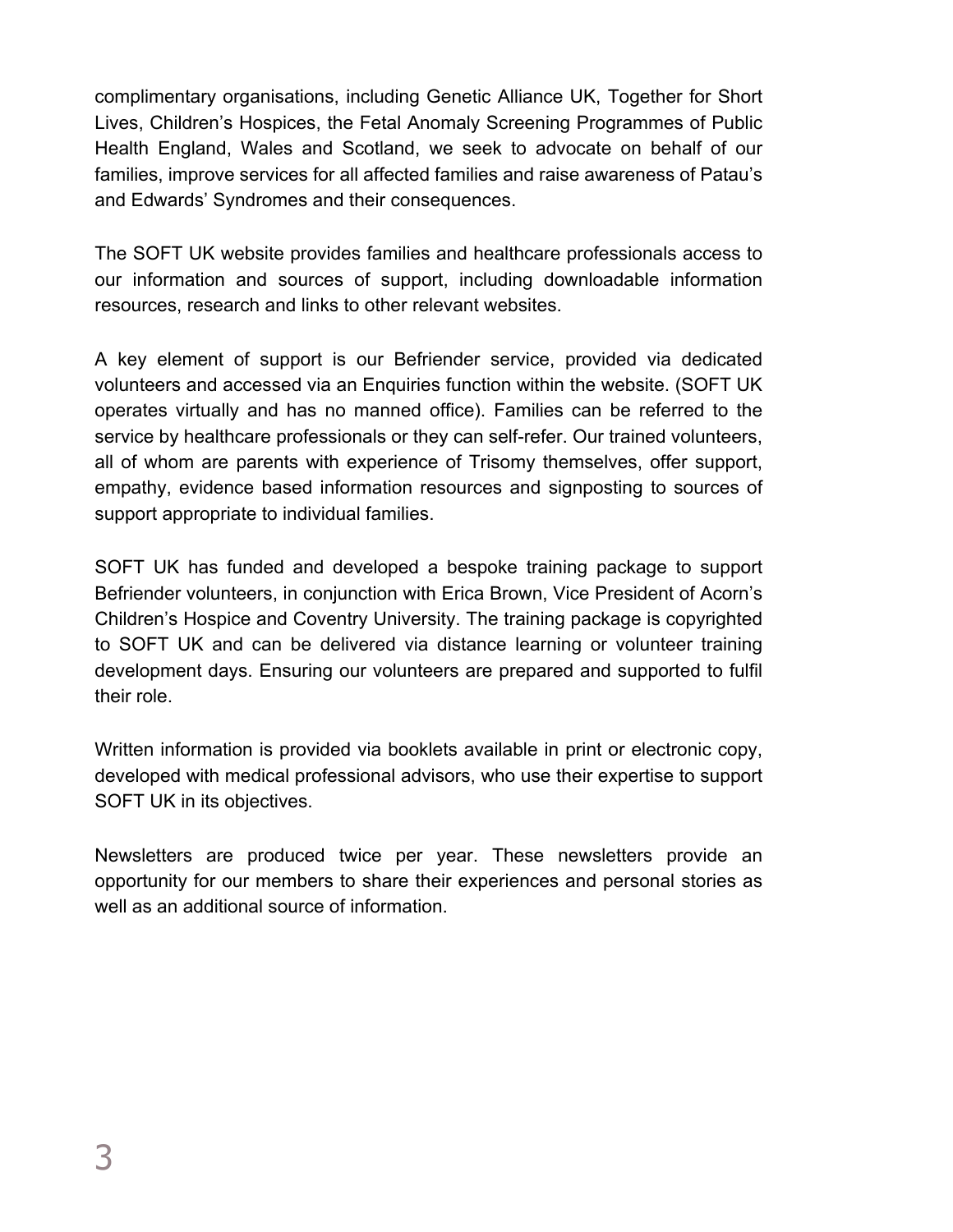# REVIEW OF ACTIVITIES AND ACHIEVEMENTS IN 2018

**Family Events.** A number of family days were held in 2018. The English family day was held in June 2018 and the Scottish family day was held in September 2018, for our Scottish members.

**SOFT UK Clinician of the Year.** An award scheme to recognize excellence in the provision of clinical care was launched in 2018. Nominated by families, awards were presented to 2 clinicians who had provided excellent care.

**Working with the NHS.** SOFT has worked extensively with the NHS during 2018, specifically with Public Health Wales (PHW) and Public Health England (PHE) Fetal Anomaly Screening Programmes (FASP), to support the introduction of Non Invasive Prenatal Screening (NIPT) in Wales and England. In particular this has involved the delivery of a training programme, co produced with SOFT UK, to audiences of healthcare professionals across England; participation in PHE and PHW NIPT Evaluation Boards; and contribution to development of NHS information for parents. Hundreds of healthcare professionals have received the training and report a greater awareness of Edwards' and Patau's syndromes and an impact on their practice, as a result.

SOFT parent members have contributed to a number of training programmes for NHS staff, which have raised the awareness of Patau's and Edwards' syndromes, particularly from a lived experience perspective.

**Website Development.** The SOFT UK website has undergone a complete redesign and redevelopment to ensure it remains accessible and compliant with developments in technology. This now provides us with a platform for delivery of improved content, use of analytics and a source of enhanced communication with families and healthcare professionals.

**Parent Blog.** A new monthly blog by a trisomy mum is published on the SOFT UK website, and captures in her words what it has been like for her and her family living through a diagnosis of Trisomy 18 and beyond.

**Commissioned research**. SOFT UK has collaborated in a research project to be delivered by a PhD Education researcher from University of Exeter. The project will research what experiences of support SOFT families have received from clinicians, from SOFT UK, and any other support services; consider which gaps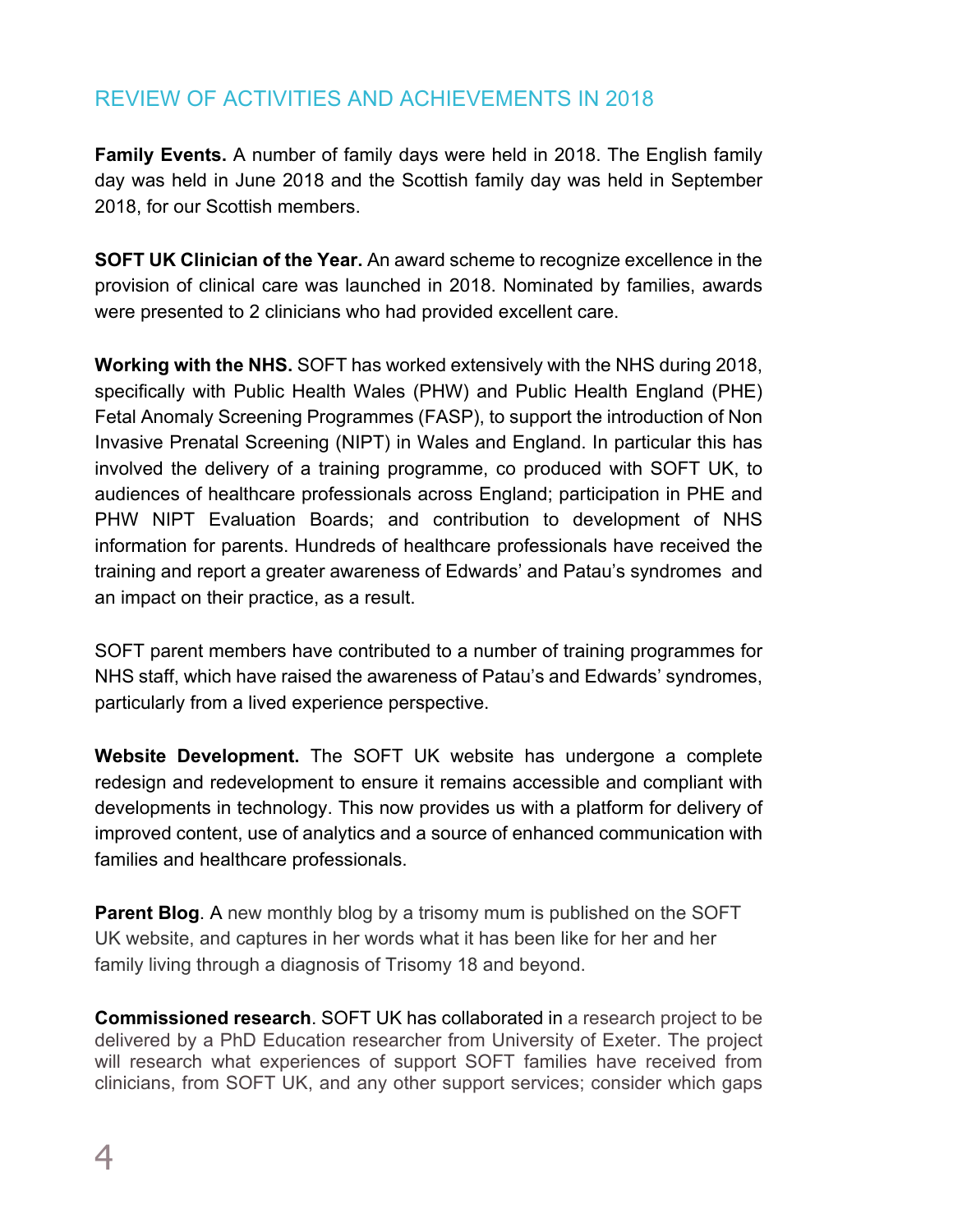exist and what support needs do these families identify as requiring to be met, or that they would wish other families in the same circumstances to have access to; and what impact might these support services have upon their lives. SOFT UK will use the research findings to inform its future developments. The research was at no cost to SOFT UK.

**Appointment of Project Manager.** A part time project manager, with skills and experience in charity and  $3<sup>rd</sup>$  sector organisations, project management and personal experience of Trisomy, has been appointed to support SOFT UK in delivering its objectives and optimising its offering to families.

# FUTURE DEVELOPMENTS

The Trustees intend to continue their current strategy of maintaining and developing SOFT UK as the organisation of first contact for families and healthcare professionals working with families affected by Patau's or Edwards' syndromes. Directing families to the best information and support for them and their circumstance. And increasing awareness of Patau's and Edwards' syndromes within health professionals and the public.

Our future plans will be influenced by, and in line with the needs of families affected by Patau's and Edwards' syndromes, as expressed by family user feedback and research findings. Developments will be financed from grant income achieved for specific projects, fundraising and donation income and our reserves. The Trustees need to maintain an equitable balance ensuring our current family membership benefit whilst, at the same time, ensuring a sound infrastructure and financial base are preserved for future families needs.

### **Future Planned Development Projects include:**

**Family support.** Utilising the University of Exeter research findings to develop our offering to families. Family events, including trialing local, family peer support meetings.

**Continued website development**. The SOFT UK website has undergone a complete redevelopment to ensure it remains accessible and compliant with development in technology. The next stage in this project involves reviewing, updating and further developing the site content.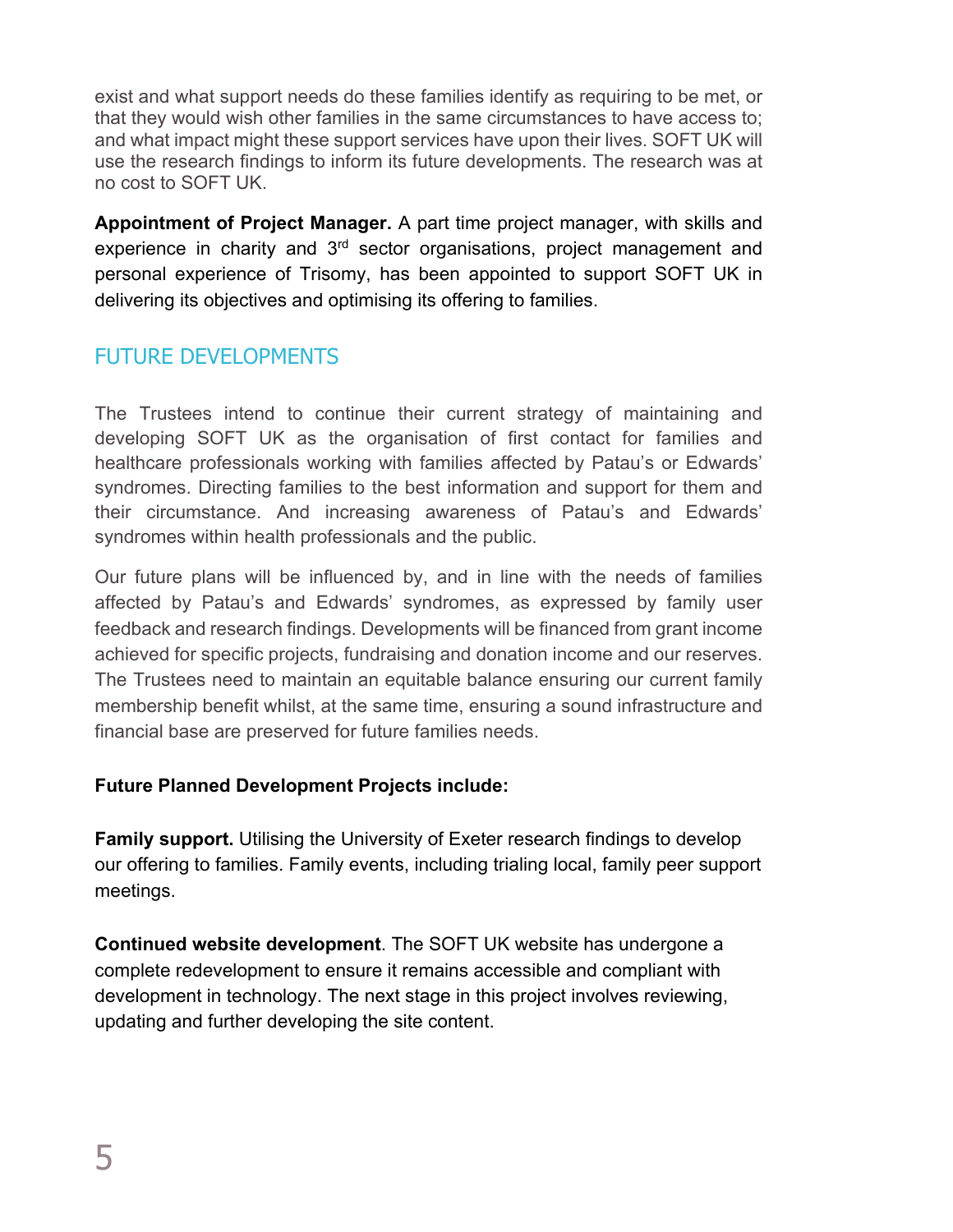**Information review project**. This will involve a wholesale review of our information resources. Co-producing resources with our families and professional advisors to ensure that information is both relevant, experiential and inclusive of the latest evidence base.

**Volunteer development project.** Creating a community of volunteers who feel supported and empowered to deliver the objectives of SOFT UK.

**Collaboration with NHS (Fetal Anomaly Screening Programmes).** Building on previous work with the NHS in the development of training programmes to support the implementation of NIPT, supporting the introduction of this step in prenatal screening for Scotland; membership of the NHS Public Health Wales NIPT Evaluation Board and the Public Health England Fetal Anomaly Screening Programme Board.

Trustees of SOFT UK continue to be actively involved in a range of national professional forums. In supporting the work of these forums, SOFT UK seeks to advocate on behalf of families affected by Trisomy 13 and Trisomy 18, to improve services for all affected families and to raise awareness of these genetic conditions.

# STRUCTURE, GOVERNANCE AND MANAGEMENT

The Charity is constituted by way of a Trust Deed dated 26th April 1991, updated by means of a Deed of Variation in 2011 and is registered with the Charity Commission under Number 1002918. The Trust Deed regularises the informal arrangements which had been in force since 22nd June 1990.

SOFT UK is a cross border charity and registered with OSCR the Scottish Charity Regulator under the Number SC043341. As a cross border charity SOFT UK operates under the Charities and Trustee Investment (Scotland) Act 2005 and the Charities Accounts (Scotland) Regulations 2006.

SOFT UK is governed by it's Trustee board, which is responsible for setting the strategic direction of the organisation and the policy of the charity. The Trustees carry the ultimate responsibility for the conduct of SOFT UK and for ensuring that the charity satisfies its legal and contractual obligations. Trustees meet quarterly as a minimum.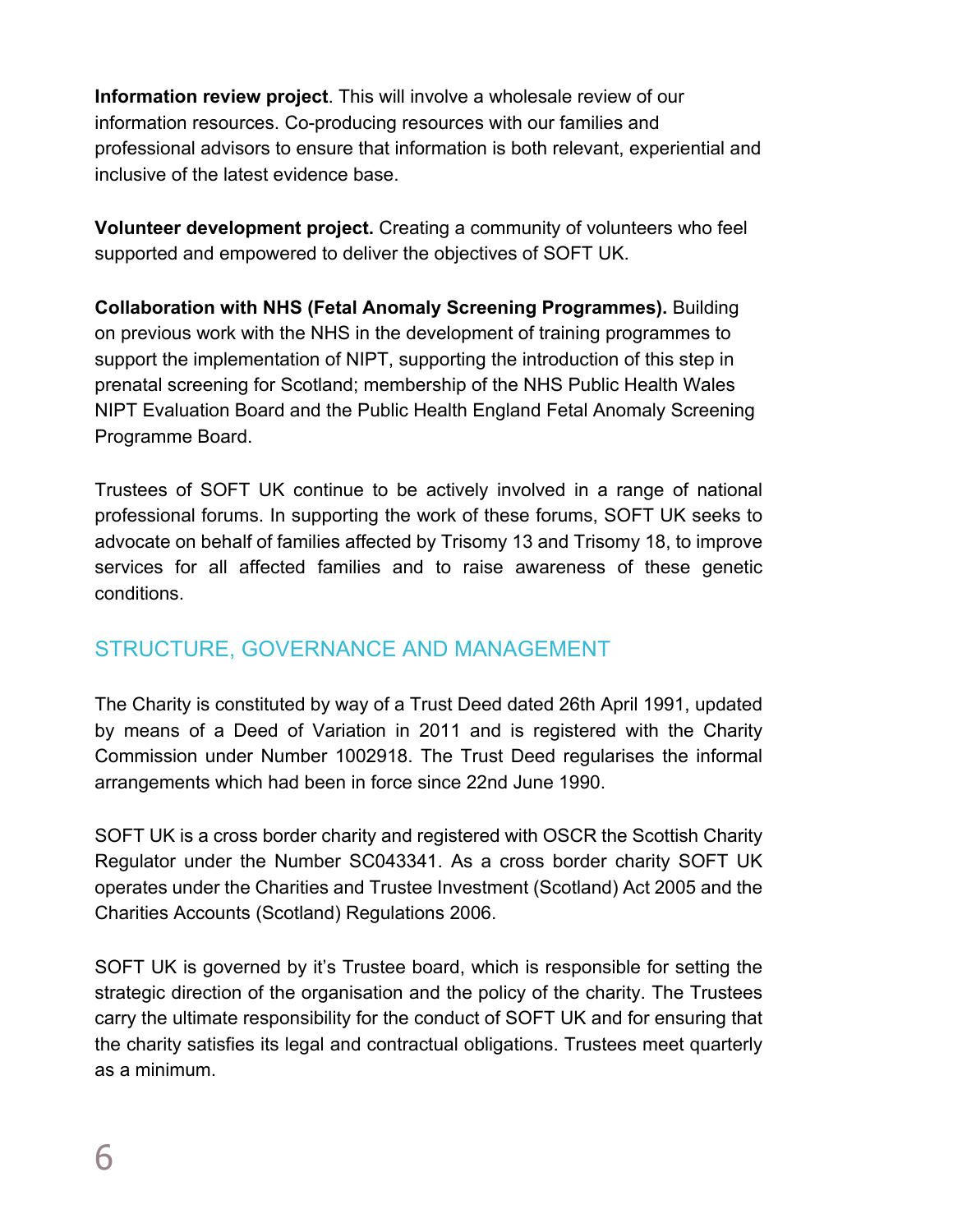The Trustee Board requires breadth and depth of experience to carry out is duties effectively. New Trustees are appointed by the existing Board of Trustees, interview and selection being undertaken by a minimum of 3 Trustees, including the Chair. When recruiting new trustees the essential attribute is an empathy and understanding for families affected by Edwards' and Patau's syndromes. We advertise via our own networks and invite appropriate professionals to consider joining our Board. Where possible we consider that the skills of the Board should comprise the following:

- Parent trustees
- Business or financial accounting experience
- Health or social care experience
- Education experience

SOFT UK employs one member of staff – a Project Manager, who works on a part time basis. The Trustee Board delegates operational responsibilities for the charity to the Project Manager, who works under the supervision of the Trustees. The Project Manager is supported by a small group of volunteers.

#### **Trustees**

|                                                                 | Mrs C Rose                                                                | Founder   |
|-----------------------------------------------------------------|---------------------------------------------------------------------------|-----------|
|                                                                 | Mrs J Fowler                                                              | Chair     |
|                                                                 | Dr D Rees                                                                 |           |
|                                                                 | Mrs L Petrie                                                              |           |
|                                                                 | Mr J Capper                                                               |           |
|                                                                 | Mrs E Egan<br>Mrs A Pearson                                               | Treasurer |
|                                                                 | Mr Gareth Glendinning<br>(resigned April 2018)                            |           |
| <b>Registered Address</b>                                       | 48 Froggatts Ride<br>Walmley<br><b>Sutton Coldfield</b><br><b>B76 2TQ</b> |           |
| <b>Charity Commission</b><br><b>Registration Number</b><br>OSCR | 1002918<br>SC043341                                                       |           |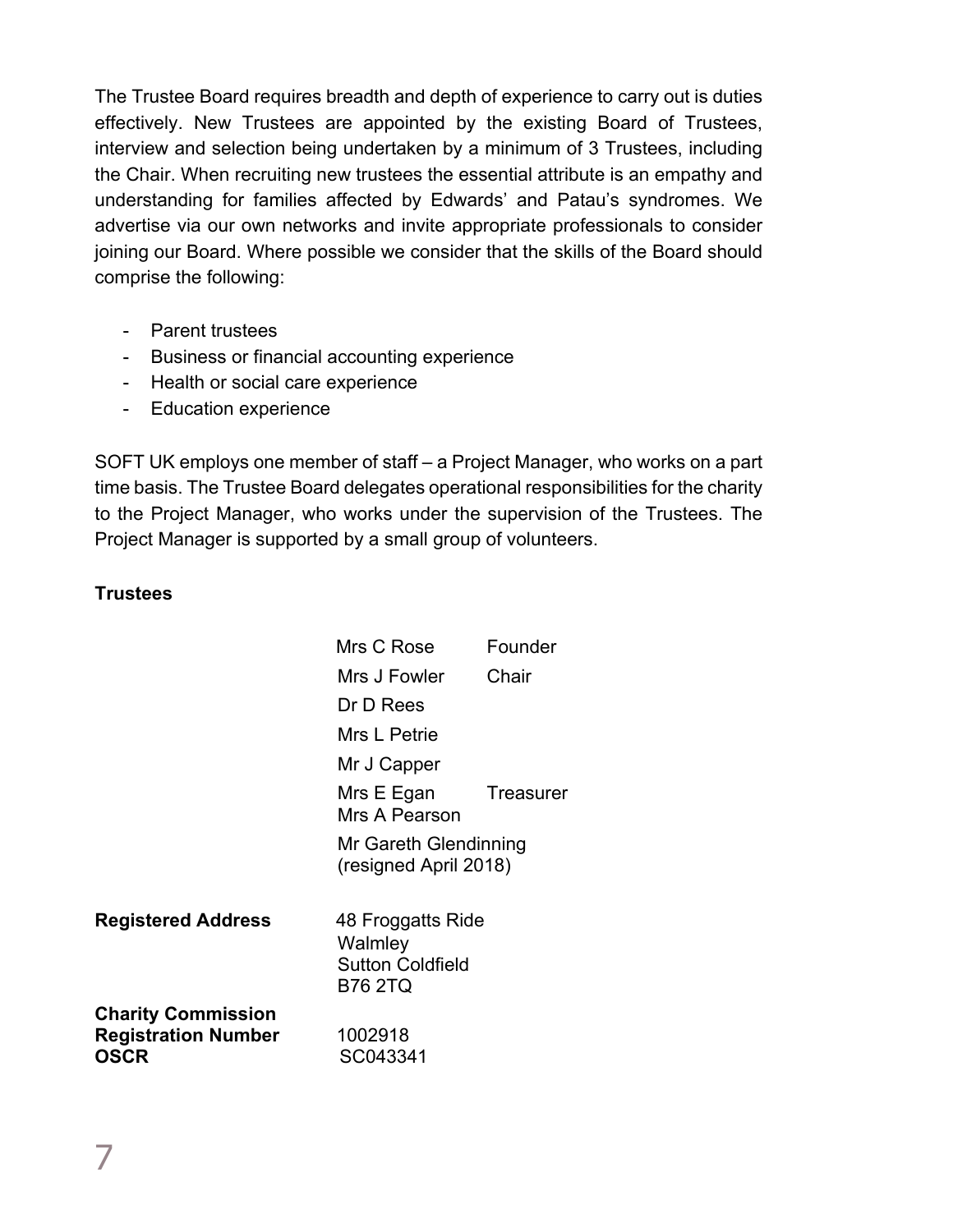**Solicitors Anthony Collins Solicitors** Birmingham **Bankers** HSBC Ross-on-Wye **Independent Examiner** Stephen Baker

# **FINANCES**

SOFT UK receives the majority of its funds via fundraising activities, donations and grant funding. The charity's activities expose it to a number of financial risks. The management of these risks is governed by the charity's policies approved by the board of trustees, which provide written principles and practices of financial management of the charities finances.

### **Statement of Trustees' Responsibilities**

The trustees are responsible for preparing the trustees' report and the financial statements in accordance with the United Kingdom Accounting Standards (United Kingdom Generally Accepted Accounting Practice) and applicable law and regulations.

The law applicable to charities requires the trustees to prepare financial statements for each financial year which give a true and fair view of the state of affairs of the charity and of the incoming resources and application of resources of the charity for that period. In preparing these financial statements, the trustees are required to:

- $\checkmark$  select suitable accounting policies and then apply them consistently;
- $\checkmark$  observe the methods and principles in the Charities SORP;
- $\checkmark$  make judgements and estimates that are reasonable and prudent;
- $\checkmark$  state whether applicable accounting standards have been followed, subject to any material departures disclosed and explained in the financial statements; and
- $\checkmark$  prepare the financial statements on the going concern basis unless it is inappropriate to presume that the charity will continue in business.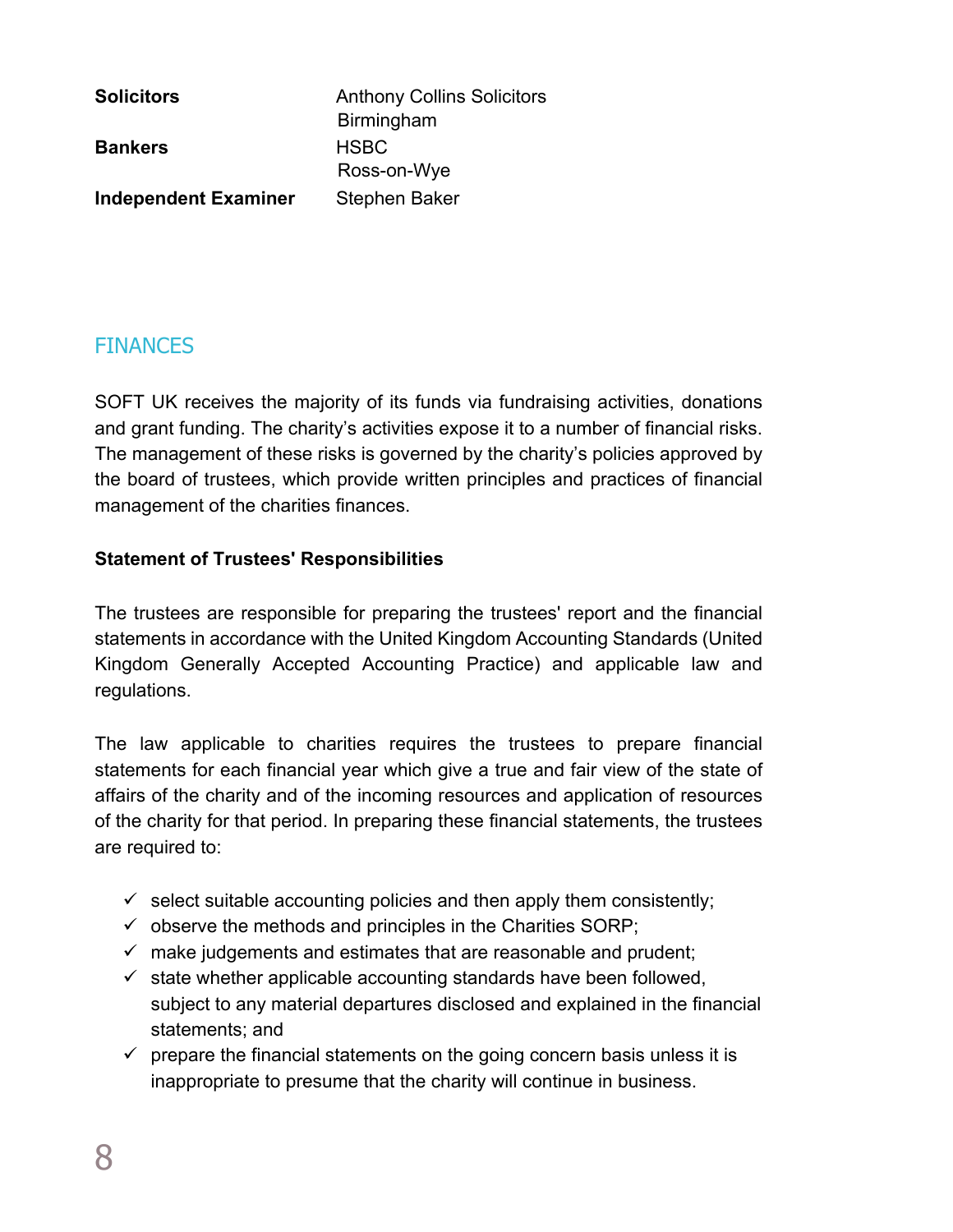The trustees are responsible for keeping proper accounting records that disclose with reasonable accuracy at any time the financial position of the charity and enable them to ensure that the financial statements comply with the Charities Act 2011, the applicable Charities (Accounts and Reports) Regulations, and the provisions of the constitution. The trustees contract with a qualified book keeper to maintain its accounts and comply with its employer responsibilities, including HMRC. The trustees are also responsible for safeguarding the assets of the charity and hence for taking reasonable steps for the prevention and detection of fraud and other irregularities.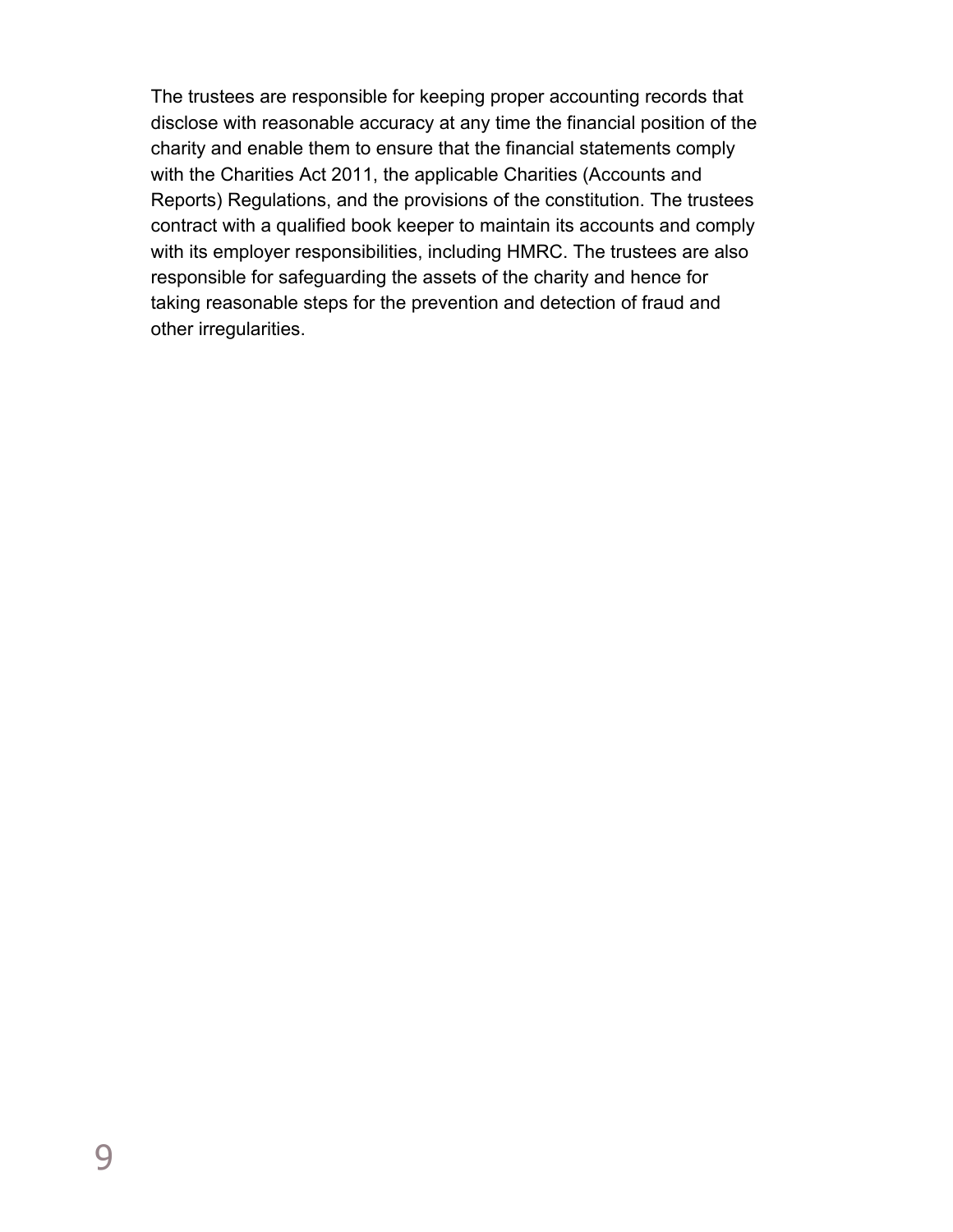# SOFT UK FINANCIAL ACCOUNTS FOR YEAR ENDING APRIL 2018

## FINANCIAL ACCOUNTS

## Year ending April 2018

|                                    | <b>Note</b> | <b>Unrestricted</b><br>funds | <b>Restricted</b><br>funds | <b>Total 2018</b> |
|------------------------------------|-------------|------------------------------|----------------------------|-------------------|
|                                    | £           | £                            | £                          | £                 |
| <b>Income and Endowments from:</b> |             |                              |                            |                   |
| Donations and Legacies             |             | 30,438                       |                            | 30,438            |
| Investment Income                  |             | 16                           |                            | 16                |
| <b>Total Income</b>                |             | 30,454                       |                            | 30,454            |
| <b>Expenditure on:</b>             |             |                              |                            |                   |
| <b>Raising Funds</b>               |             | $-1,810$                     |                            | $-1,810$          |
| <b>Charitable Activities</b>       |             | $-31,011$                    |                            | $-31,011$         |
| <b>Total Expenditure</b>           |             | $-32,821$                    |                            | $-32,821$         |
| Net Movement in Funds              |             | $-2,367$                     |                            | $-2,367$          |
| <b>Reconciliation of Funds</b>     |             |                              |                            |                   |
| Total Funds brought forward        |             | 45,210                       |                            | 45,210            |
| Total funds carried forward        |             | 42,843                       |                            | 42,843            |

|                             | <b>Note</b> | Unrestricted<br>funds | <b>Restricted</b><br>funds | <b>Total 2017</b> |
|-----------------------------|-------------|-----------------------|----------------------------|-------------------|
|                             |             | £                     |                            | £                 |
| Income and Endowments from: |             |                       |                            |                   |
| Donations and Legacies      |             | 24,105                |                            | 24,105            |
| Investment Income           |             | 22                    |                            | 22                |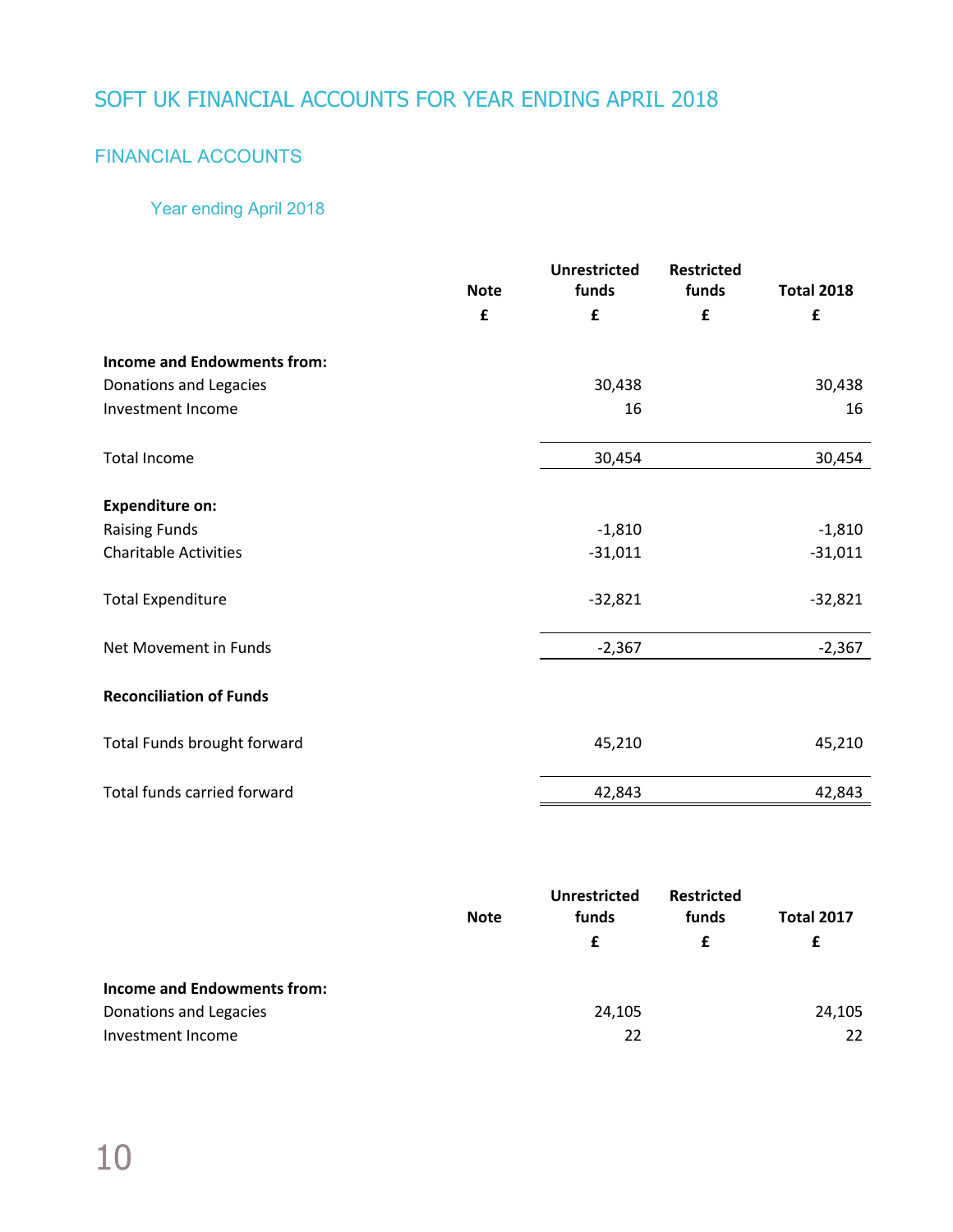| 24,127    |        | 24,127    |
|-----------|--------|-----------|
|           |        |           |
|           |        |           |
| $-1,537$  | -386   | $-1,923$  |
| $-44,872$ |        | $-44,872$ |
|           |        |           |
| $-46,409$ | $-386$ | $-46,795$ |
|           |        |           |
| $-22,282$ | $-386$ | $-22,668$ |
|           |        |           |
|           |        |           |
|           |        |           |
|           |        | 67,878    |
| 45,210    |        | 45,210    |
|           | 67,492 | 386       |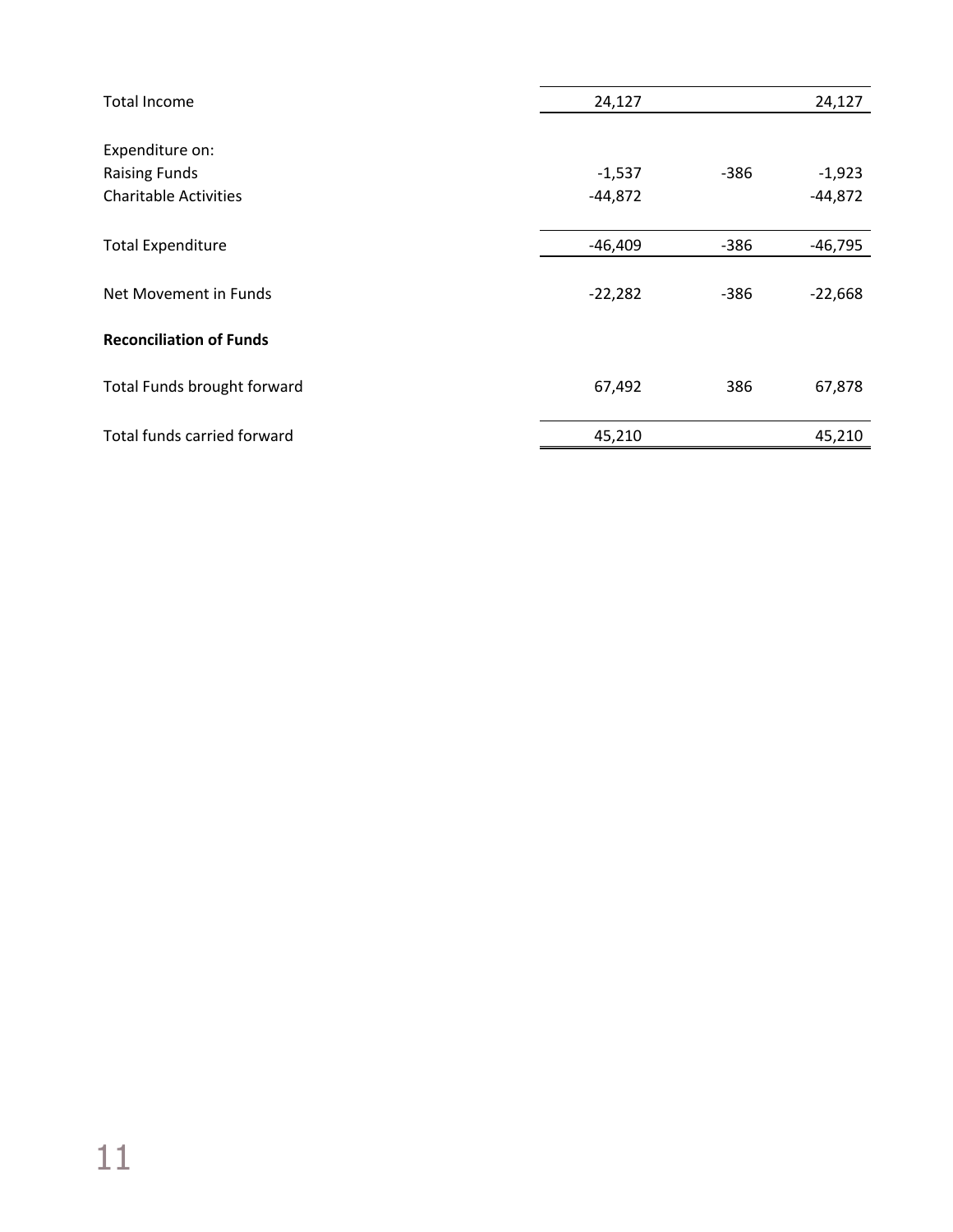|                                                | <b>Note</b> | 2018<br>£ | 2017<br>£ |
|------------------------------------------------|-------------|-----------|-----------|
|                                                |             |           |           |
| <b>Current Assets</b>                          |             |           |           |
| Debtors                                        |             | 592       | 982       |
| Cash at bank and in hand                       |             | 42,273    | 44,504    |
|                                                |             |           |           |
|                                                |             | 42,865    | 45,486    |
|                                                |             |           |           |
| Creditors: Amounts falling due within one year |             | $-22$     | $-276$    |
|                                                |             |           |           |
| <b>Net Assets</b>                              |             | 42,843    | 45,210    |
|                                                |             |           |           |
| Funds of the charity                           |             |           |           |
|                                                |             |           |           |
| <b>Restricted funds</b>                        |             |           |           |
|                                                |             |           |           |
| Unrestricted income funds                      |             |           |           |
| <b>Unrestricted funds</b>                      |             | 42,843    | 45,210    |
|                                                |             |           |           |
| <b>Total Funds</b>                             |             | 42,843    | 45,210    |

Accounts signed by:

Josen

Mrs Jan Fowler, Chair of Trustees:

Mrs Chris Rose, Founder Trustee: *Chris Rose*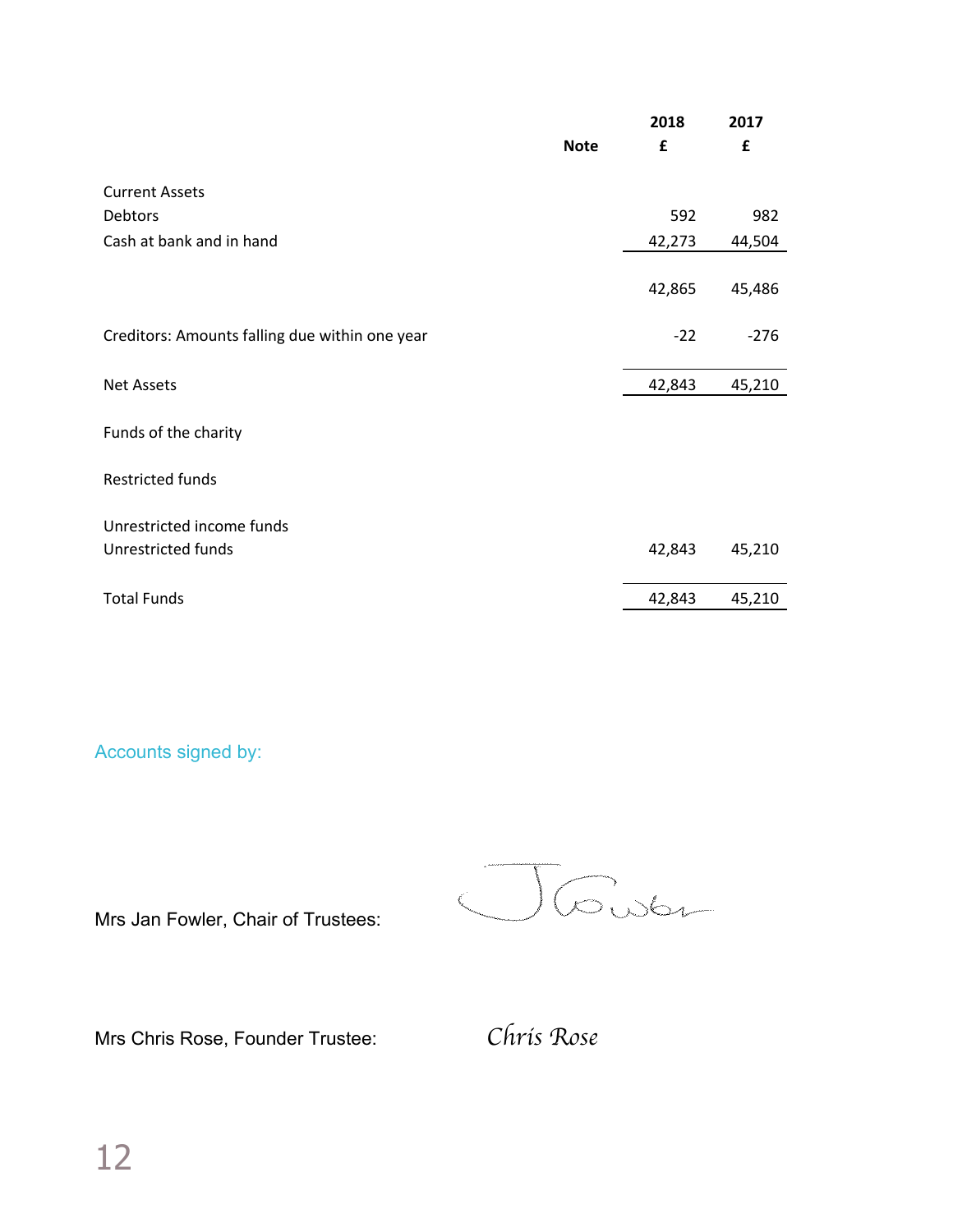## INDEPENDENT EXAMINER'S REPORT ON SOFT UK FINANCIAL ACCOUNTS 2018

I report on the Accounts of the charity (SOFT UK) for the year ended 30 April 2018, which are set out on pages 10 – 12 of this report.

#### **Respective responsibilities of trustees and examiner**

The trustees are responsible for the preparation of the accounts. The trustees consider that an audit is not required for this year under section 144(2) of the Charities Act 2011 (the 2011 Act) and that an independent examination is needed.

It is my responsibility to:

- examine the accounts under section 145 of the 2011 Act;
- to follow the procedures laid down in the general Directions given by the Charity Commission under section 145(5)(b) of the 2011 Act; and
- to state whether particular matters have come to my attention.

#### **Basis of Independent Examiner's Report**

My examination was carried out in accordance with the general Directions given by the Charities Commission. An examination includes a review of the accounting records kept by the charity and a comparison of the accounts presented with those records. It also includes consideration of any unusual items or disclosures in the accounts and seeking explanations from you as trustees concerning any such matters. The procedures undertaken do not provide all evidence that would be required in an audit and consequently no opinion is given as to whether the accounts present a 'true and fair view" and the report is limited to those matters set out in the next statement.

#### **Independent Examiner's Statement**

In connection with my examination, no matter has come to my attention:

- 1. which gives me reasonable cause to believe that in any material respect the requirements:
	- to keep accounting records in accordance with section 130 of the Charities Act 2011: and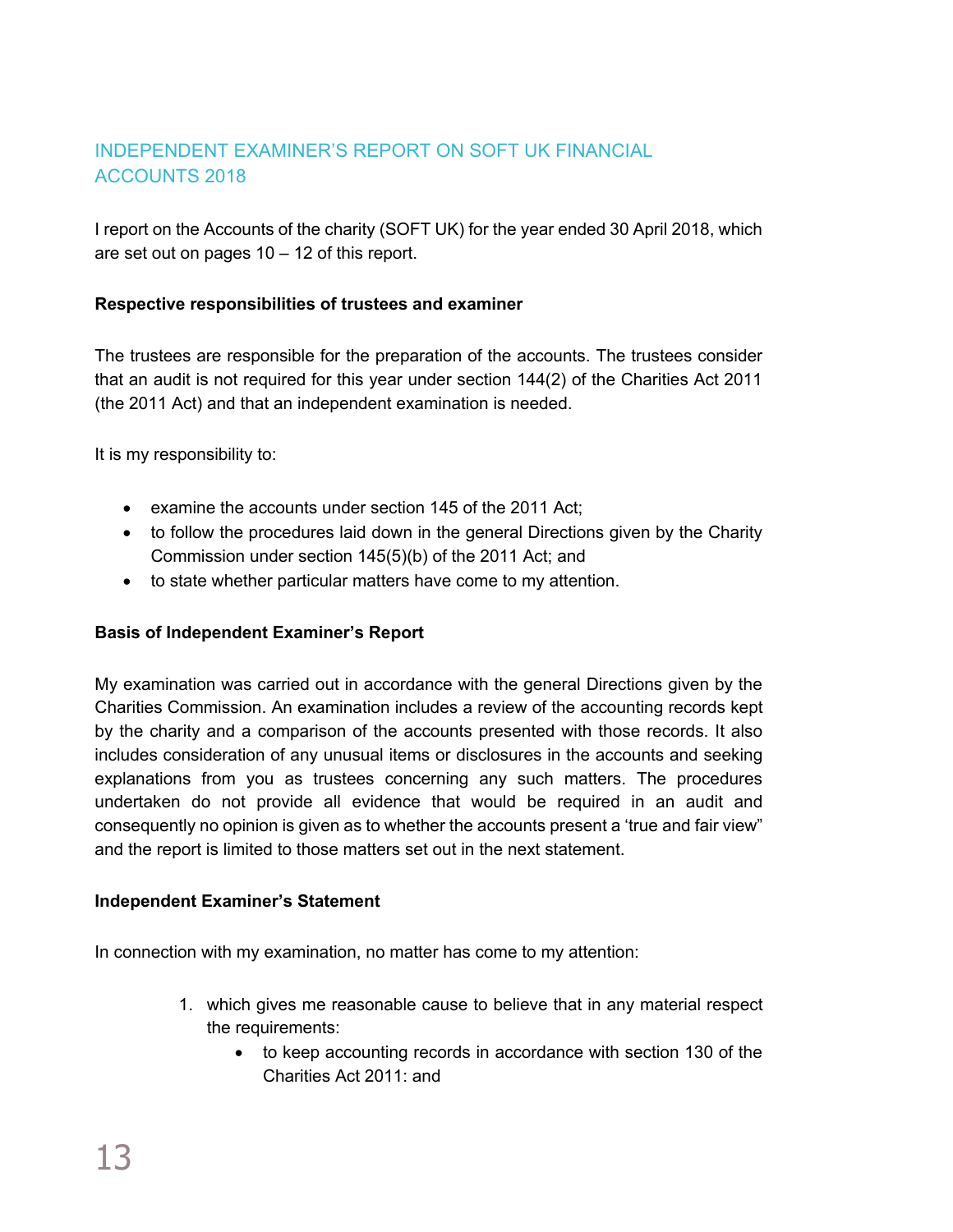• to prepare accounts which accords with the accounting records and comply with the accounting requirements of the 2011 Act.

have not been met; or

2. to which in my opinion, attention should be drawn in order to enable a proper understanding of the accounts to be reached.

Name: Stephen Baker Qualification: Chartered Accountant Signed:

 $13/02/19$ 

#### RESERVES POLICY

SOFT UK has a reserves policy which requires it to hold a minimum of 12 months running costs. This is to ensure that the charity has sufficient funds to meet employment responsibilities, pay outstanding creditors and ensure stakeholder commitments are dealt with in a managed way, should the charity cease to be viable going concern.

The Reserves Policy is reviewed annually by the Board of Trustees.

Annual Report signed on behalf of the Trustees by:

**Signed:** Chair Trustees

Signed: *Chris Rose* **Founder Trustee**